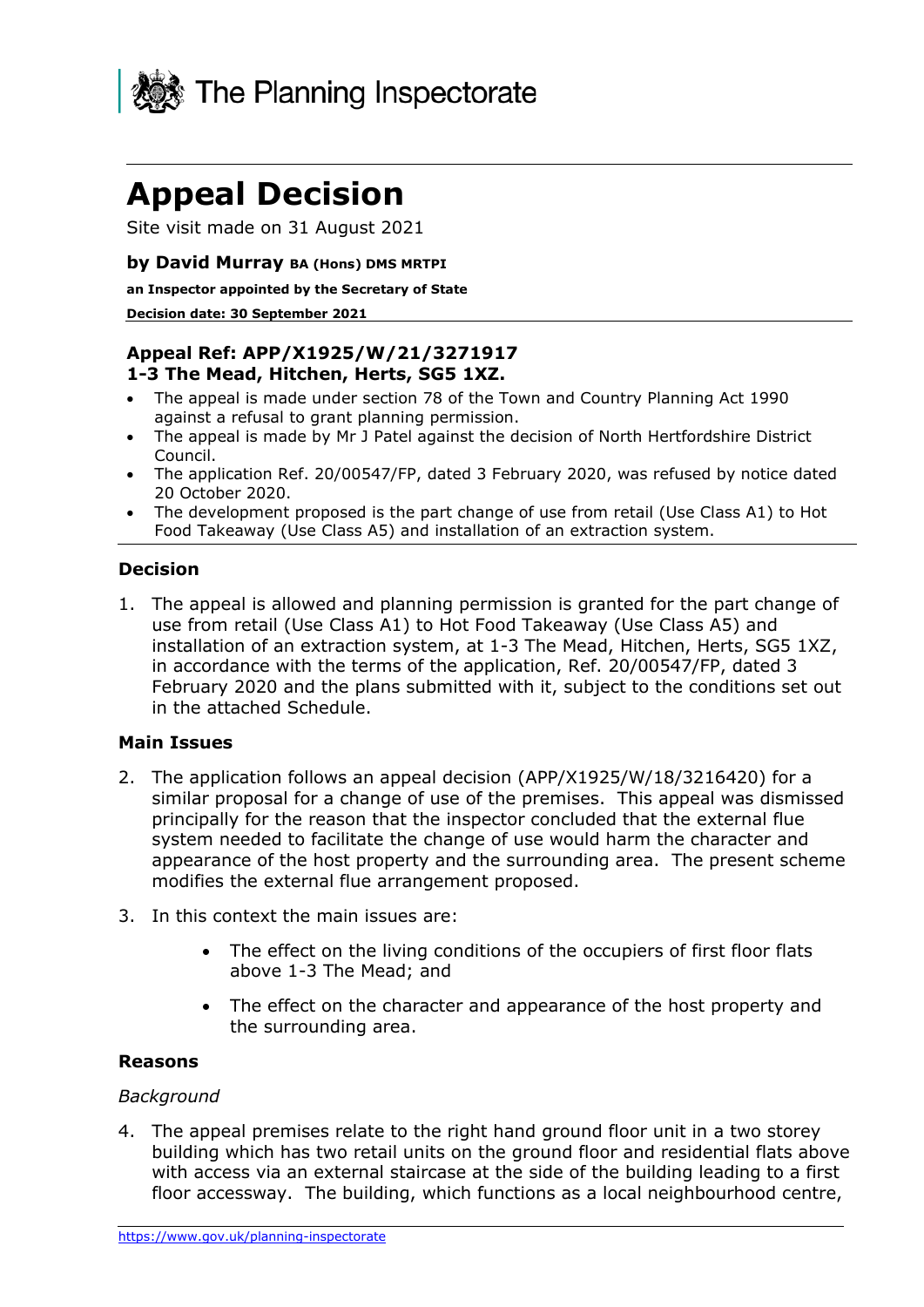lies in a mainly residential area with a variety of house types around it in addition to the flats at first floor.

5. The appellant refers to the previous appeal decision and indicates that the design of the external flue has been modified so that it would not now have a 'contrived course up the side of the building' as identified by the previous Inspector. It would no longer have a metal finish as it would be clad in brick effect panels and the element that extended above the plane of the roof to the same height as the ridge would be painted black.

## *Effect on living conditions*

- 6. This issue was not raised by the Council in the previous appeal but the effect on the occupiers of the flats above was the sole reason that the Council refused permission in this application contrary to the officer recommendation. In considering the Council's case I have read the minutes of the Planning Committee meeting of the 10 February 2021, and the representations submitted by local people to the application.
- 7. At my site visit I noted the nature of the host appeal building and particularly the flank wall of the building facing east which contains a solid door, a ground floor and a double pane window and small window at first floor together with the external steps to the flats with access off the walkway at first floor. The proposed flue would exit the building high on the ground floor and be clad up to the plane of the roof with the black metal element above.
- 8. In terms of the potential effect of the flue on the residential environment of the flats above, this is likely to be in the form of the cooking odours being emitted and the noise from any extraction system. The appellant submits general details of the extraction and filtration system proposed and these appear to be typical for an operation of this kind. Further, I note that the Council's Environmental Health Officer does not raise objection to the principle of the proposal subject to details of the system being submitted, agreed and implemented before the use commences and these requirements can be imposed through planning conditions.
- 9. With a proper odour control and extraction system installed, and with the flue discharging at the roof ridge height of the building, I am satisfied that the proposed hot food take-way use would not be likely to cause harm to the living conditions of the occupiers of the flats above the premises. As such the proposal does not conflict with saved Policies 8 and 57 of the District Local Plan 2007, where relevant, or Policy D3 of the emerging Local Plan concerned with protecting living conditions.

## *Effect on character and appearance*

10. I agree with the previous Inspector who described the host building as 'unexceptional architecturally' and it has a mostly functional form in its role as a local centre. In this revised case the proposed external flue has been simplified in its position and alignment. Moreover, the main section would be boxed in a matching brick effect enclosure and the appellant has supplied photographs of where this has been undertaken successfully elsewhere. I find that this solution would not visually harm the appearance of the host building or appear 'out of keeping' with the residential nature of the surrounding area. There is no conflict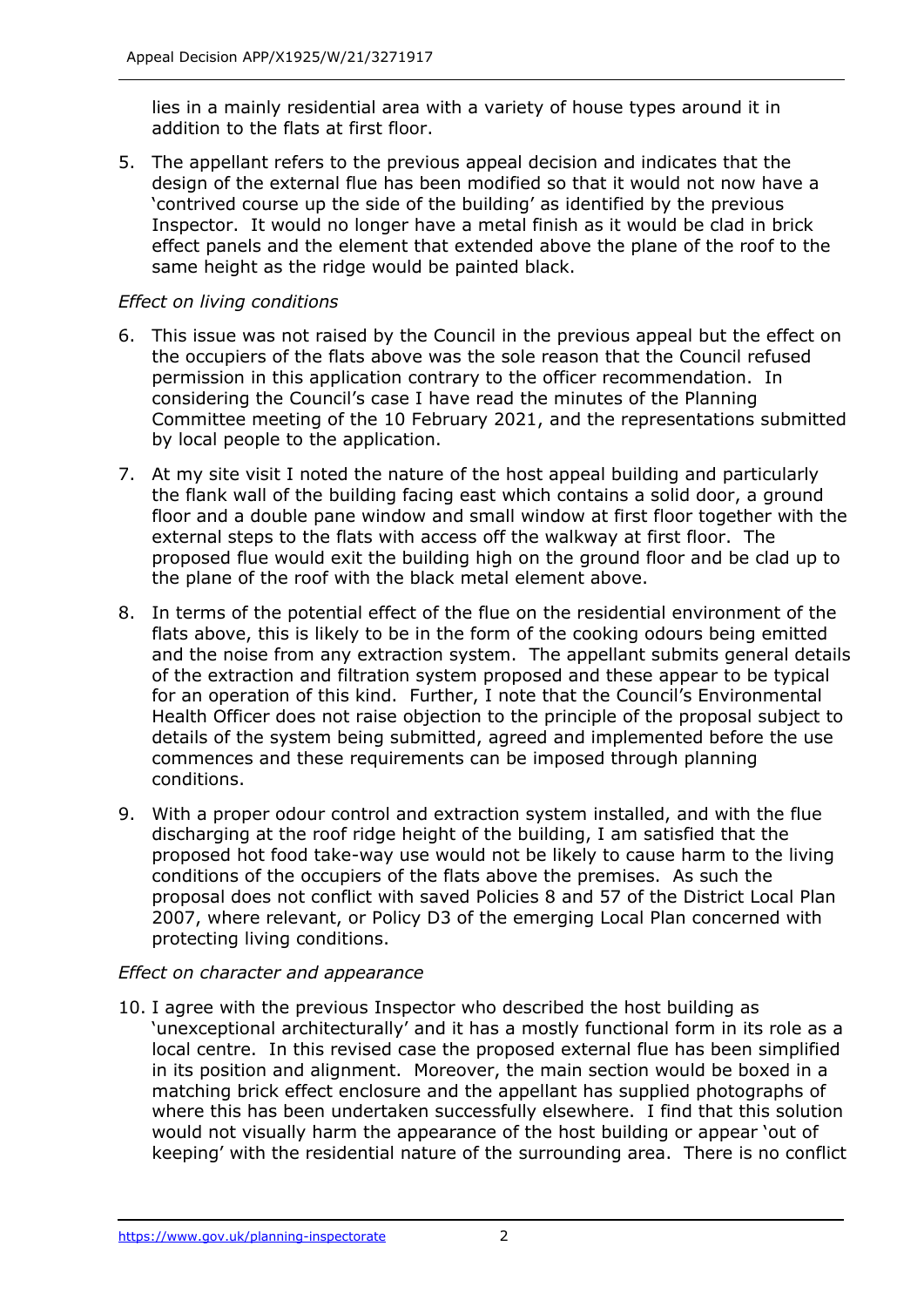with Policy SP9 or D1 of the emerging plan. This is a material change from the previous appeal decision.

## *Other matters*

11. Local people also raise other objections to the proposal. Some of these raise a fear of aspects arising from a take-away that can be described as anti-social behaviour but there is no clear evidence before me that these concerns are bound to arise with the proposed use and the hours of operation can be controlled to avoid unsociable times. I am also satisfied that there is adequate parking provision locally for the intended use and I note that the Highway Authority did not raise objection to the proposal. There could be some local impact during construction work but this would only be for a limited period and not be a permanent intrusion. Finally, I understand the concern about a fire risk but this has to be addressed under other legislation separate to the planning process. Overall, I find that the other matters raised do not carry significant weight in the planning decision.

## *Planning Balance*

- 12. On the main issues I have found that the proposed change of use would not have a harmful effect on the living conditions of the occupiers of the residential flats at first floor level as the noise and odour likely to arise from the cooking of hot food can be addressed through the submission, agreement and implementation of suitable extraction and filtering equipment and this can be a conditioned requirement on any permission. Further, in terms of the appearance of the external flue, the proposal has been modified and the design and form of this will not harm the appearance of the host building or the surrounding area. On this basis the proposal accords with rather than conflicts with the provisions of the development plan and emerging policy where relevant.
- 13. I am also satisfied that the proposal broadly accords with the guidance set out in the National Planning Policy Framework when read as a whole as this seeks to encourage social and business development while ensuring safe and healthy communities and well-designed places.
- 14. Although the local community raises other objections to the proposals these are not of such weight to provide clear reasons to refuse permission or outweigh the above main factors. The appeal should therefore be allowed.

# *Conditions*

15. The Council recommends eight conditions. In addition to the conditions on the commencement of the development (no.1) and accord with the submitted plans (no.2), the permission is dependent on the submission, agreement and implementation of further details to avoid harm to the living conditions of neighbours so I will impose conditions 3 and 4. In order to maintain the character of the area and residential amenity I will limit the permission to hours that are not anti-social as per condition 6 and limit the hours when deliveries and refuse collection can take place for similar reasons. It is also reasonable for any hot food operation to implement measures to avoid litter and waste locally and I will impose condition 7 in the interests of amenity. Finally, a condition requiring the implementation of the brick cladding to the external flue is reasonable and necessary in the interests of the appearance of the area.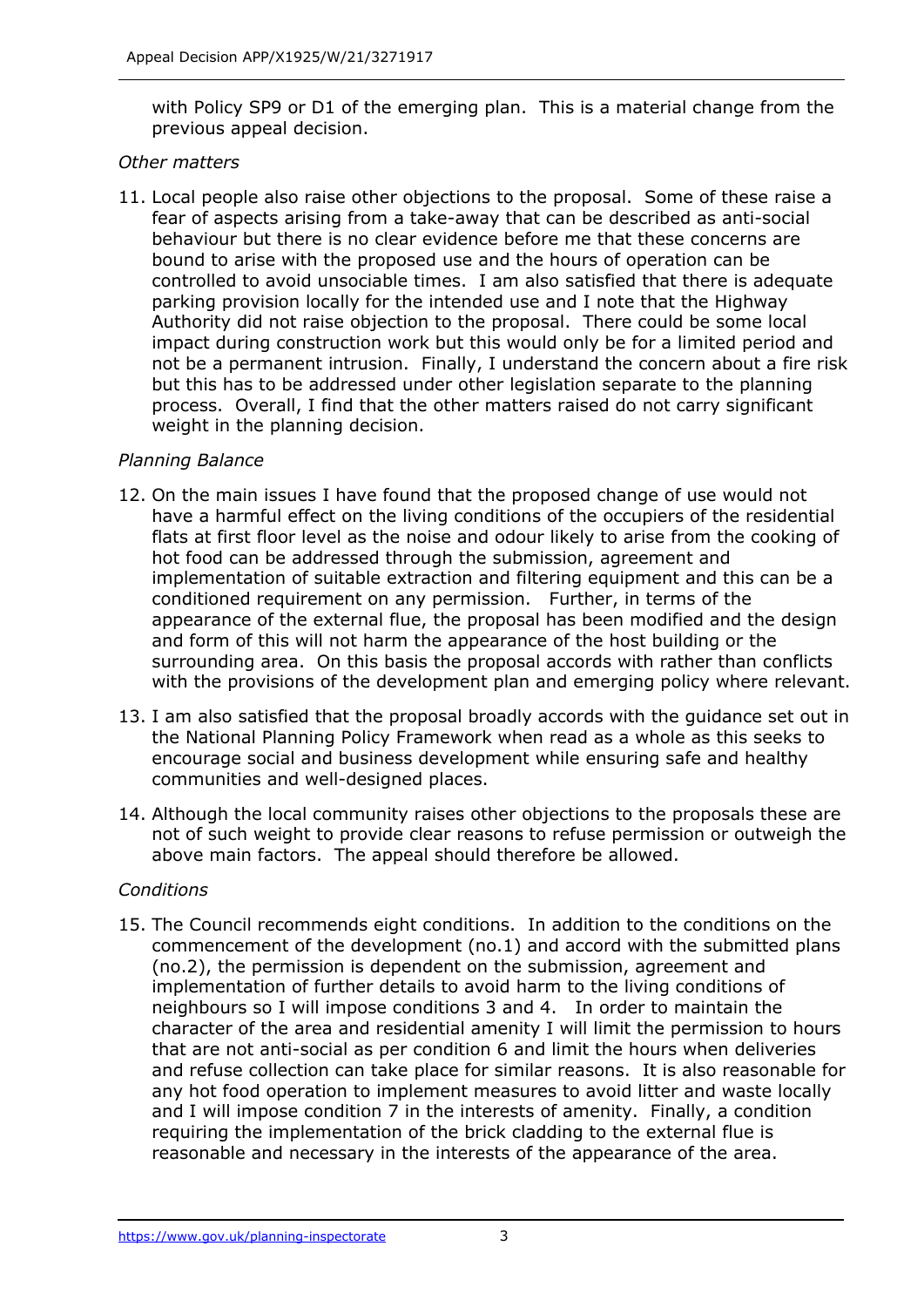# **Conclusions**

16. For the reasons give above I conclude that the appeal should be allowed.

*David Murray*

INSPECTOR